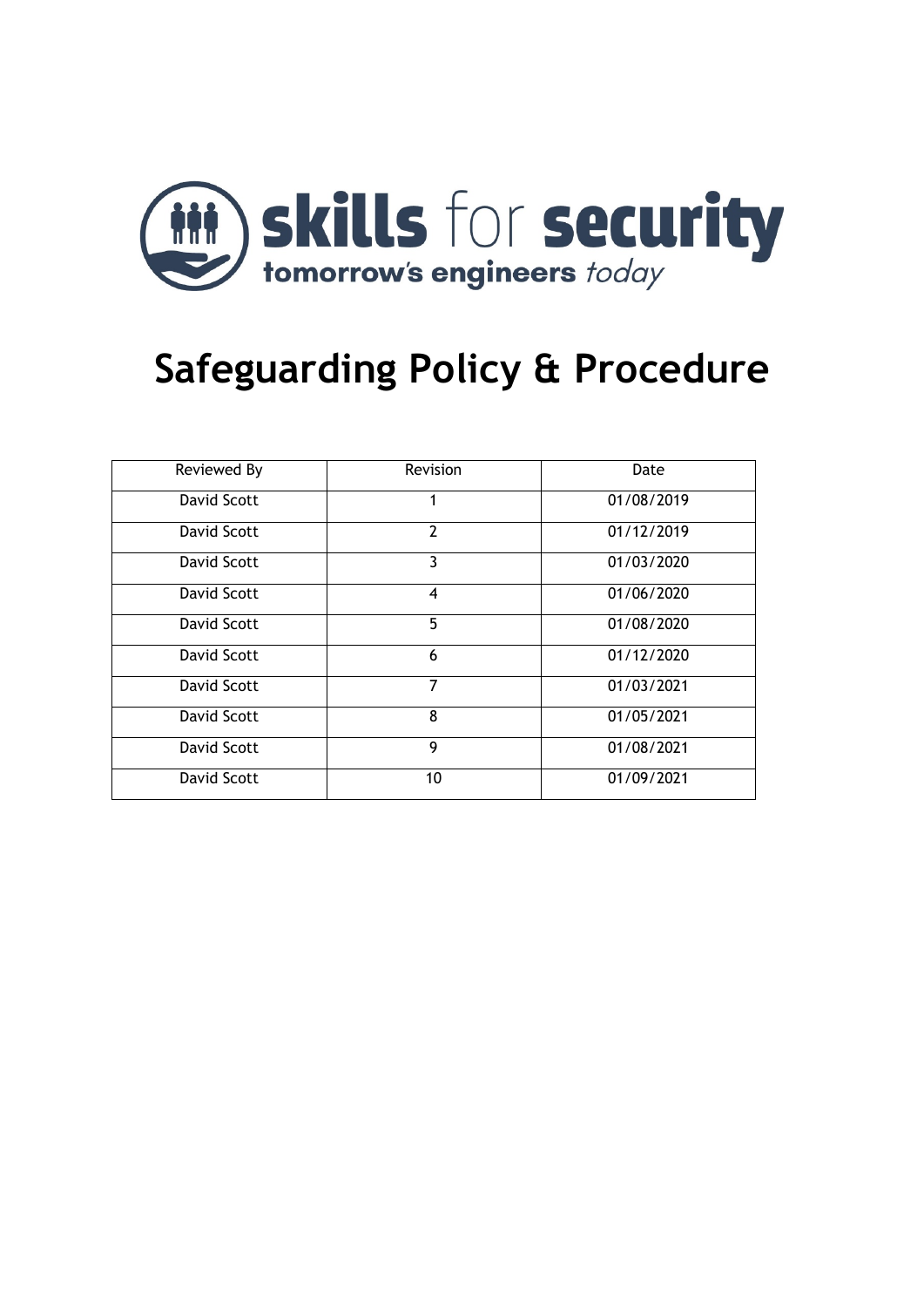## **Introduction**

Skills for Security recognises its responsibility to safeguard and promote the welfare of learners within the legal framework of the Children Acts 1989 and 2004, staff are also made aware of the following publication:

# <https://www.gov.uk/government/publications/keeping-children-safe-in-education>

Under the terms of the Children Act 2004 anyone under the age of 18 is considered to be a child/young person. We are aware that many children and young people are the victims of different kinds of abuse and that they can be subjected to social factors that have an adverse impact upon their lives – including domestic violence, substance misuse, bullying, child prostitution and ritualistic abuse. We aim to create a safe environment within which all learners, irrespective of age, can thrive and adults can work with the security of clear guidance.

Skills for Security completes DBS checks of all staff who come into contact with learners. As they are in a position of trust they have been made aware that they have a duty of care for all learners.

These guidelines are for the use of all paid staff, contractors, volunteers and visitors. We will also make them available to the learners' employers. Through this policy we will endeavour to ensure that:

- Learners are listened to, valued and respected
- Staff are aware of the need to be alert to the signs of abuse and know what to do with their concerns
- All paid and unpaid staff are subject to rigorous recruitment procedures
- All paid and unpaid staff are given appropriate support and training

All safeguarding concerns should be acted upon immediately. If you are concerned that a learner might be at risk or is actually suffering abuse, you should tell the Designated Safeguarding Lead immediately.

These guidelines are divided into the following sections:

- 1. Recognising signs of abuse
- 2. What to do with your concerns
- 3. Allegations made against staff or another learner
- 4. Safe recruitment
- 5. Preventing radicalisation and extremism
- 6. Good practice
- 7. Safeguarding learners in Skills for Security
- 8. Checklist of welfare issues
- 9. General points affecting safeguarding of under-18s

# **1. RECOGNISING SIGNS OF ABUSE**

It can often be difficult to recognize abuse. The signs listed in these guidelines are only indicators and many can have reasonable explanations. Learners may behave strangely or seem unhappy for many reasons, as they move through the stages of lives or their families experience changes. It is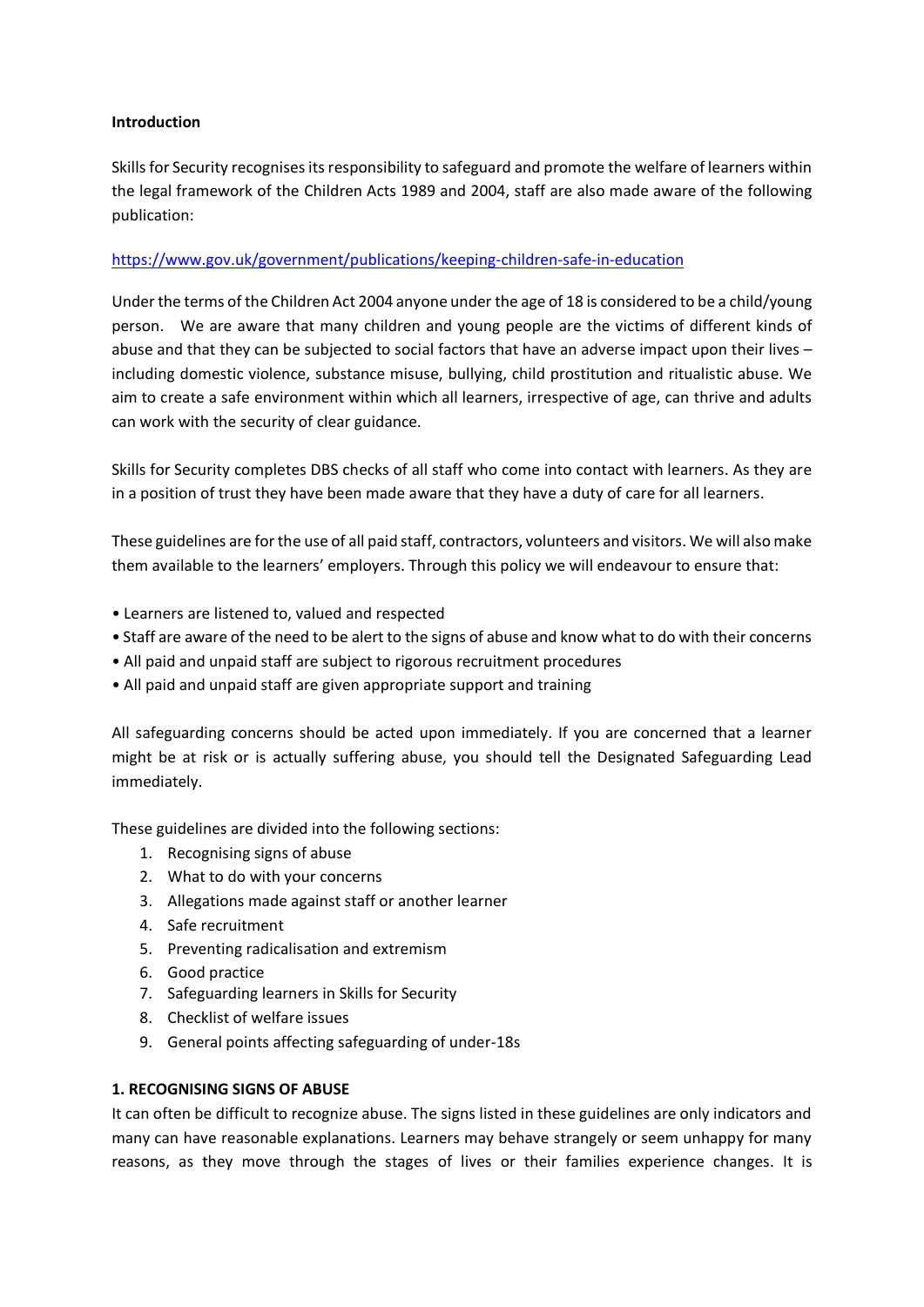nevertheless important to know what could indicate that abuse is taking place and to be alert to the need to consult further.

Someone can abuse a learner by actively inflicting harm or by failing to act to prevent harm. Abuse can take place within a family, in an institutional or community setting, by telephone or on the Internet. Abuse can be carried out by someone known to a learner or by a complete stranger.

If you are worried about a learner it is important that you keep a written record of any physical or behavioural signs and symptoms. In this way you can monitor whether or not a pattern emerges and provide evidence to any investigation if required.

## **Physical Abuse**

Physical abuse can involve hitting, shaking, throwing, poisoning, burning, scalding, drowning, and suffocating. It can also result when a parent or carer deliberately causes the ill health of a learner in order to seek attention; this is called fabricated illness. Symptoms that indicate physical abuse include:

- Bruising in or around the mouth, on the back, buttocks or rectal area
- Finger mark bruising or grasp marks on the limbs or chest of a small child
- Bites
- Burn and scald marks; small round burns that could be caused by a cigarette
- Fractures to arms, legs or ribs in a small child
- Large numbers of scars of different sizes or ages

#### **Emotional Abuse**

Emotional abuse happens when a learner's need for love, security, praise and recognition is not met. It usually co-exists with other forms of abuse. Emotionally abusive behaviour occurs if a parent, carer or authority figure is consistently hostile, rejecting, threatening or undermining. It can also result when the learner is prevented from social contact with others, or if developmentally inappropriate expectations are imposed upon them. It may involve seeing or hearing the ill-treatment of someone else. Symptoms that indicate emotional abuse include:

- Excessively clingy or attention-seeking behaviour
- Very low self- esteem or excessive self-criticism
- Excessively withdrawn behaviour or fearfulness; a 'frozen watchfulness'
- Despondency
- Lack of appropriate boundaries with strangers; too eager to please
- Eating disorders

#### **Neglect**

Neglect is the persistent failure to meet a person's basic physical and/or psychological needs, causing damage to their health and development. It may involve a parent or carer failing to provide adequate food, shelter or clothing, failing to protect a child/person from harm or danger, or failing to access appropriate medical care and treatment when necessary. It can exist in isolation or in combination with other forms of abuse. Symptoms of physical and emotional neglect can include:

- Inadequate supervision; being left alone for long periods of time
- Lack of stimulation, social contact or education
- Inadequate nutrition, leading to ill-health
- Constant hunger; stealing or gorging food
- Failure to seek or to follow medical advice such that a child's life or development is endangered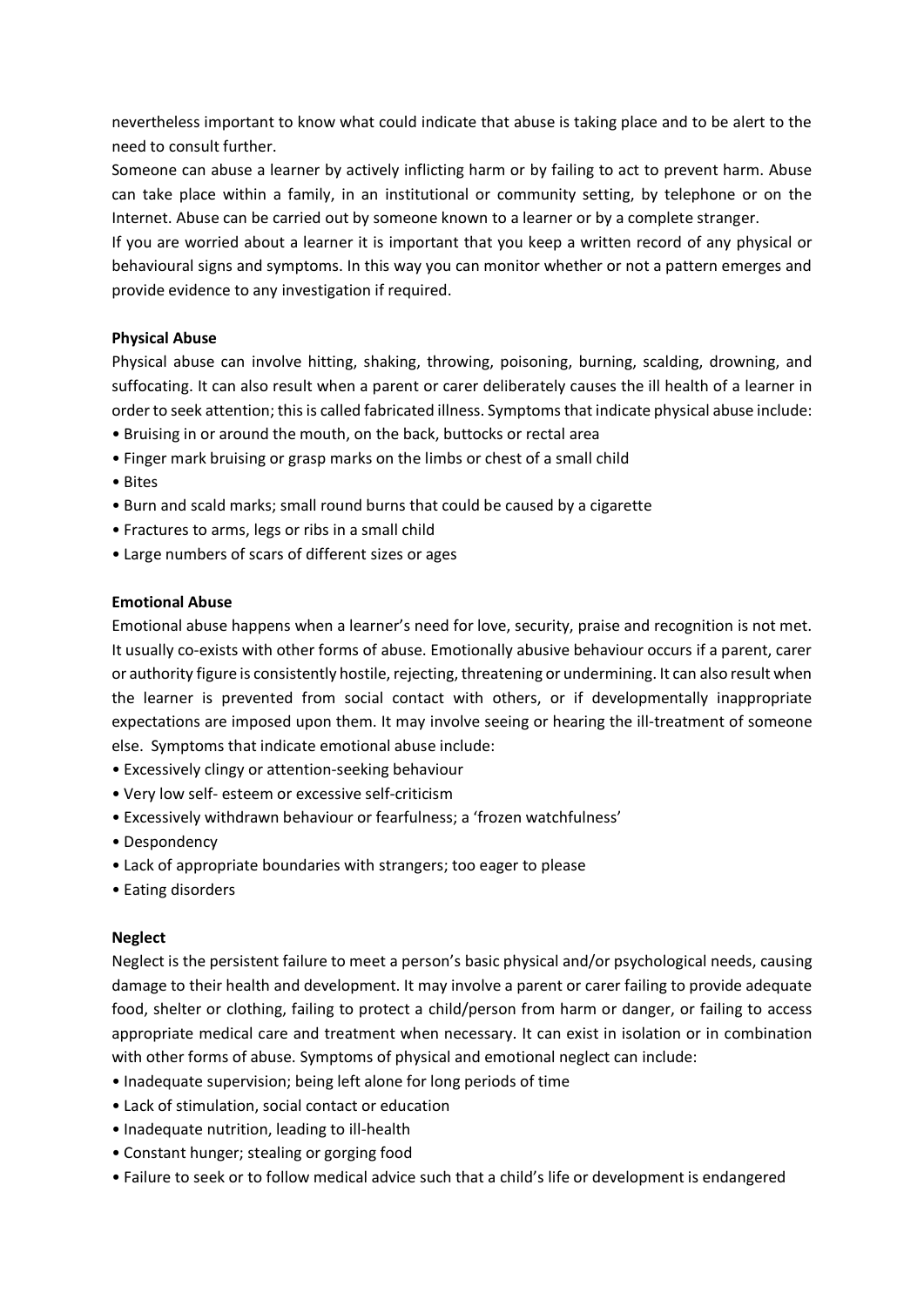• Inappropriate clothing for conditions

#### **Sexual Abuse**

Sexual abuse involves forcing or enticing a person to take part in sexual activities, whether or not the person is aware of what is happening. This may include physical contact, both penetrative and nonpenetrative, or involve no contact, such as watching sexual activities or looking at pornographic material. Encouraging people to act in sexually inappropriate ways is also abusive. Under the Sexual Offences Act 2003, any sexual activity – contact or non-contact – with a child under the age of 13, is a crime. Symptoms of sexual abuse include:

- Allegations or disclosure
- Genital soreness, injuries or discomfort
- Sexually transmitted diseases; urinary infections
- Excessive preoccupation with sexual matters; inappropriately sexualized play, words or drawing
- A child/young person who is sexually provocative or seductive with adults
- Repeated sleep disturbances through nightmares and/or wetting

Older children and young people may additionally exhibit:

- Depression
- Drug and/or alcohol abuse
- Eating disorders; obsessive behaviours
- Self- mutilation; suicide attempts
- School/peer/relationship problems

Some members of our communities hold beliefs that may be common within particular cultures but which are against the law in England. Skills for Security does not condone practices that are illegal or harmful to children/young people. Examples of particular practices are:

• Forced Marriages

No faith supports the idea of forcing someone to marry without their consent. This should not be confused with arranged marriages between consenting adults.

• Under-age Marriages

In England, a young person cannot legally marry or have a sexual relationship until they are 16 years old or more

• Female Circumcision

This is against the law yet we know that for some in our communities it is considered a religious act and a cultural requirement. It is also illegal for someone to arrange for a child to go abroad with the intention of having her circumcised.

• Ritualistic Abuse

Some faiths believe that spirits and demons can possess people (including children). What should never be condoned is the use of any physical violence to get rid of the possessing spirit. This is physical and emotional abuse and people can be prosecuted even if it was their intention to help the child.

# **2. WHAT TO DO WITH YOUR CONCERNS**

In the event that a learner makes an allegation or disclosure of abuse against an adult or another learner, it is important that you: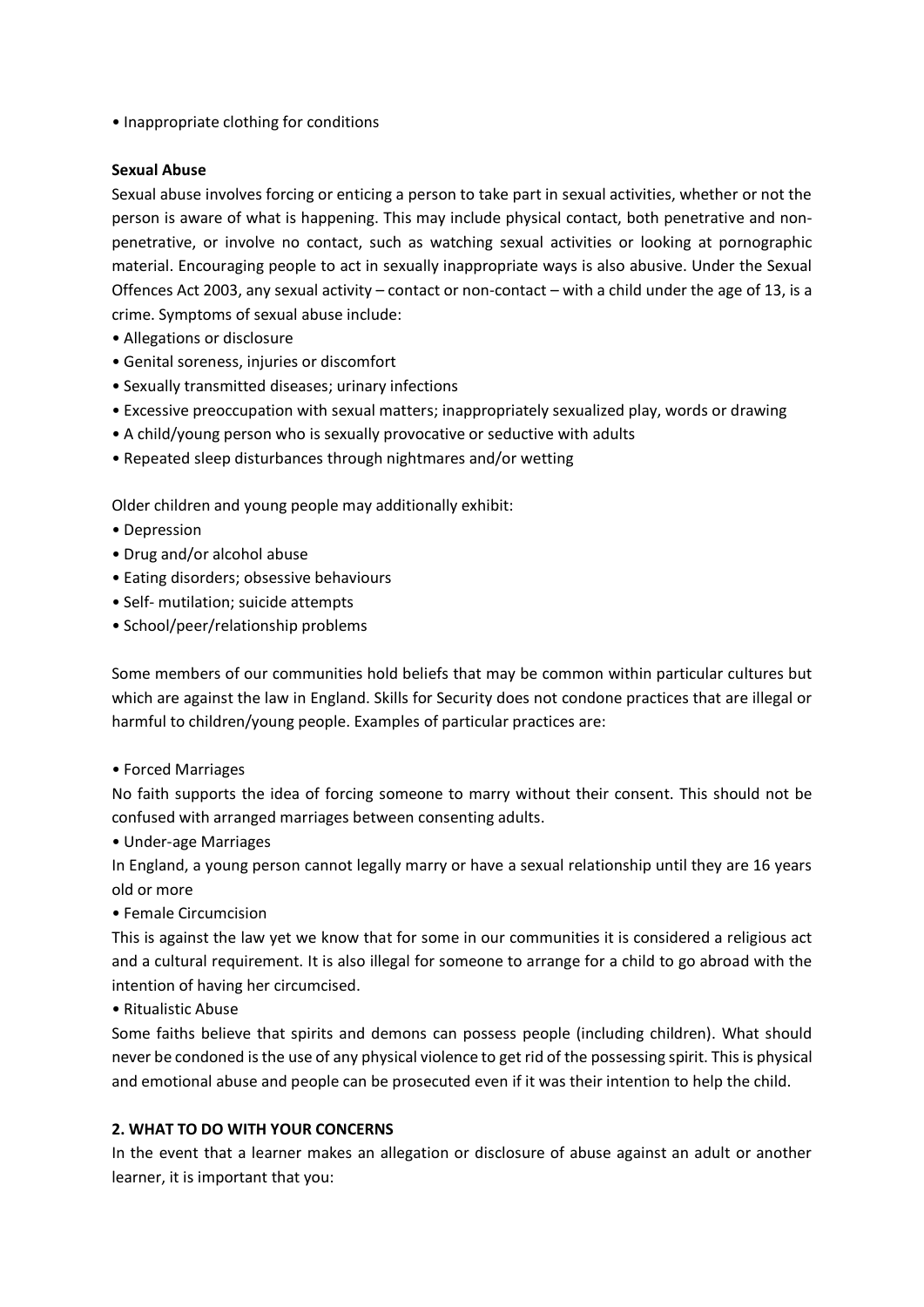- Listen to them and/or closely observe their presentation and behaviour;
- Let them know that you take what they are saying seriously;
- Do not attempt to question or interview them yourself;
- Let them know that you will need to tell someone else in order to help them. Do not promise to keep what they tell you secret;
- Inform your Designated Safeguarding Lead as soon as possible;
- Make a written record of the incident or events.

Sometimes you may just feel concerned about a learner, but do not know whether to share your concerns or not. In this situation you should always raise your concerns with your Designated Safeguarding Lead , who will help you to decide what to do.

## **3. ALLEGATIONS MADE AGAINST STAFF, VOLUNTEERS OR ANOTHER LEARNER**

Organisations that work or come into contact with learners need to be aware of the possibility that allegations of abuse will be made against members of their staff or another learner. Allegations will usually be that some kind of abuse has taken place. They can be made by learners and they can be made by other concerned adults. Allegations can be made for a variety of reasons. Some of the most common are:

• Abuse has actually taken place;

• Something happens to a learner that reminds them of an event that happened in the past – the learner is unable to recognize that the situation and the people are different;

• Learners can misinterpret your language or your actions because they are reminded of something else;

• Some learners know how powerful an allegation can be; if they are angry with you about something they can make an allegation as a way of hitting out;

• An allegation can be a way of seeking attention.

All allegations should be brought to the notice of the Designated Safeguarding Lead immediately. In cases where the allegation is made against this person, the complainant should approach a more senior official or take the following action him or herself:

• Make sure that the learner in question is safe and away from the alleged abuser;

• Contact an alternative DSL;

• Irrespective of any investigation by social workers or the police, you should follow the appropriate disciplinary procedure; common practice is for the alleged abuser to be suspended from work until the outcome of any investigation is clear;

• Consider whether the person has access to learners anywhere else and whether those organisations or groups need to be informed;

• Act upon the decisions made in any strategy meeting.

All incidents should be investigated internally after any external investigation has finished, reviewing organisational practice and putting in place any additional measures to prevent a similar thing happening again.

Well-functioning organisations encourage an environment where people feel safe to express their concerns about the practice of others. The term 'whistleblowing' is often used negatively; if a staff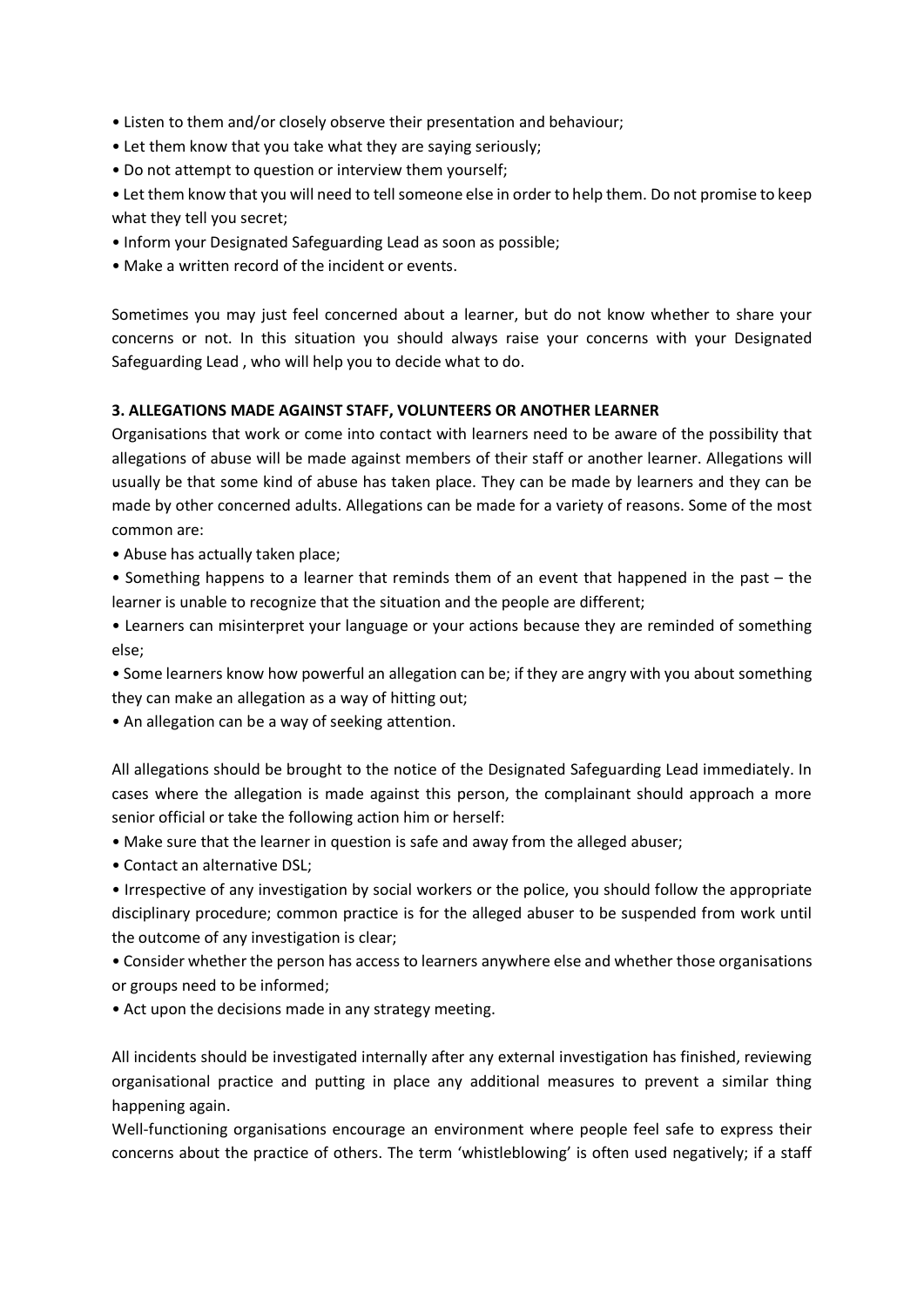member, volunteer or visitor has concerns, they should not be victimized in any way for expressing them.

# **5. SAFE RECRUITMENT**

The application of rigorous procedures for the recruitment of any staff who come into contact with learners, both directly and indirectly, can reduce the likelihood of allegations of abuse being made that are founded. As an absolute minimum, the following standards should be followed:

• All prospective workers (paid and unpaid) should submit a CV which shows details of their previous employment and for the names of two referees;

• All prospective workers (paid and unpaid) should be checked against the Barring list and have an enhanced Disclosure and Barring Service (DBS) disclosure before they start employment with you and anyone who refuses to do so should not be employed.

• All prospective workers (paid and unpaid) should be interviewed to establish previous experience of working in an environment where there is contact with learners and perceptions of acceptable behaviour

• Nobody should start work before references have been received. Referees should be reminded that references should not misrepresent the candidate or omit to say things that might be relevant to their employment;

• All appointments to work with learners should be subject to an agreed probationary period;

• New members of staff should be clear about their responsibilities and wherever possible, work to an agreed job description;

• These guidelines should be available to everyone and fully discussed as part of an induction process

A single record of all checks made during recruitment need to be kept in one place; usually this is one spreadsheet. It should record that the following have been done or are N/A

- Identity name, address, DoB, evidence of check made and date
- Start date
- Role in organisation
- Qualifications required, evidence of check made and date
- DBS certificate Disclosure number, evidence of check and date
- Barred list check
- Overseas Police check check required (Y/N), evidence of check and date
- Right to work in  $UK$  evidence of check and date

All new staff should undergo on-line Level 1 Safeguarding training

#### **5. PREVENTING RADICALISTATION AND EXTREMISM**

Skills for Security are subject to a duty under Counter-Terrorism and Security Act 2015, in the exercise of their functions, to have "due regard to the need to prevent people from being drawn into terrorism". This duty is known as the Prevent duty. Whilst this is a standalone policy, it is integral to our safeguarding policy and should be applied as an extension to Skill's current and established policies and procedures that cover this area.

If staff do become aware of or see signs of conflict, aggressive or extreme behaviour or opinions held by a learner or group of learners consult with the School Prevent lead and this is immediately referred to the Senior Management team to decide a course of action. Aim to talk to the learner (s) about acceptance and tolerance of a range of views, that people think differently and believe different things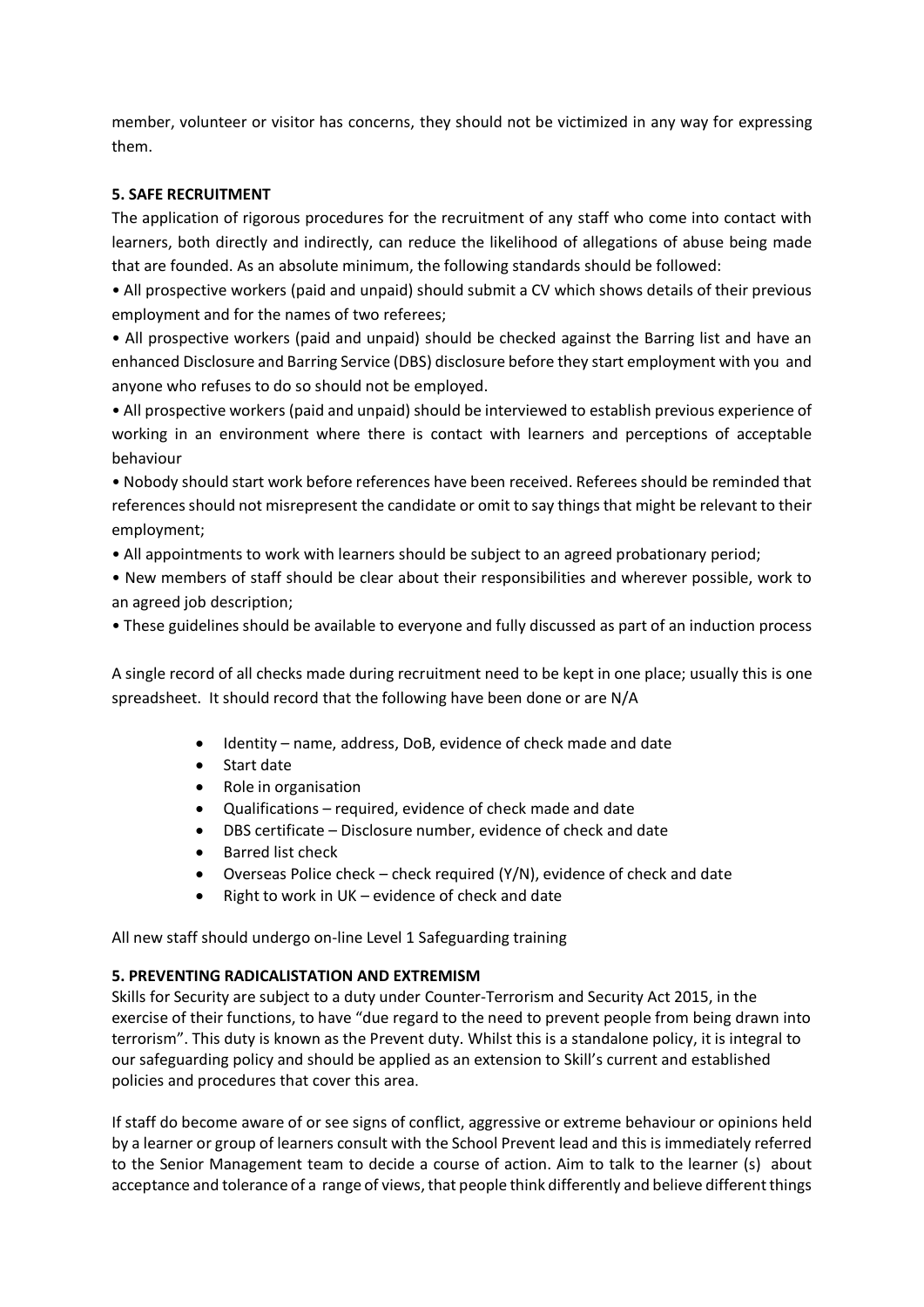- all of which is OK as long as it is reasonable and belief doesn't extend to hurting/denigrating those with different beliefs.

Skills for Security takes safeguarding very seriously, therefore to ensure that we adhere to and achieve the Prevent duty we will;

- Provide appropriate training for staff as soon as possible. Part of this training will enable staff to identify learners who may be at risk of radicalisation
- We will build learner's resilience to radicalisation by promoting fundamental British values and assist their personal, social and emotional development and understanding of the world
- We will ensure that our staff understand the risks so that they can respond in an appropriate and proportionate way
- We will be aware of the online risk of radicalisation through the use of social media and the internet
- As with managing other safeguarding risks, our staff will be alert to changes in learner's behaviour which could indicate that they may be in need of help or protection
- We will not carry out unnecessary intrusion into a learner's life but we will take action when we observe behaviour of concern.

# **6. GOOD PRACTICE**

Every organisation working with learners should have a Designated Safeguarding Lead who must undergo safeguarding training and be aware of all relevant statutory guidance. It is the responsibility of this person to make themselves available for consultation by staff, volunteers, visitors and learners. All staff, contract workers and volunteers are responsible for learners while on the premises and if delegated to supervise an organised activity outside the centre. Anybody who has contact with learners under 18 should be given information at induction, and ongoing training and updates (including the above) when required, on their responsibilities, institutional policies, procedures and expectations of professional conduct and ethical behaviour relating to under 18s. This information should be updated and communicated as and when policies change.

• No member of staff should be left alone with a learner under 18 where they cannot be observed by others;

• Under no circumstances should visitors be allowed to wander around the premises unaccompanied when learners under 18 are present.

## **7. STAFF, VOLUNTEER AND CONTRACT STAFF MUST BE AWARE OF PROCEDURES FOR SAFEGUARDING UNDER-18s**

Skills for Security is committed to safeguarding the welfare of learners under 18 and vulnerable adults who study with us.

We ensure that reasonable steps to promote and safeguard the welfare of young people and vulnerable adults are taken. In conjunction with the SMT, the Designated Safeguarding Lead is appointed the lead member of staff in relation to safeguarding issues and as the Under 18's point of contact.

Prior to studying the Operations Team ensure we receive the following completed documents for all under-18 learners:

- $\checkmark$  Medical and Authorisation for Emergency Medical Treatment From for under 18's
- $\checkmark$  Under 18 Letter of Consent to Travel
- $\checkmark$  Under-18's Private Accommodation Information Request Form.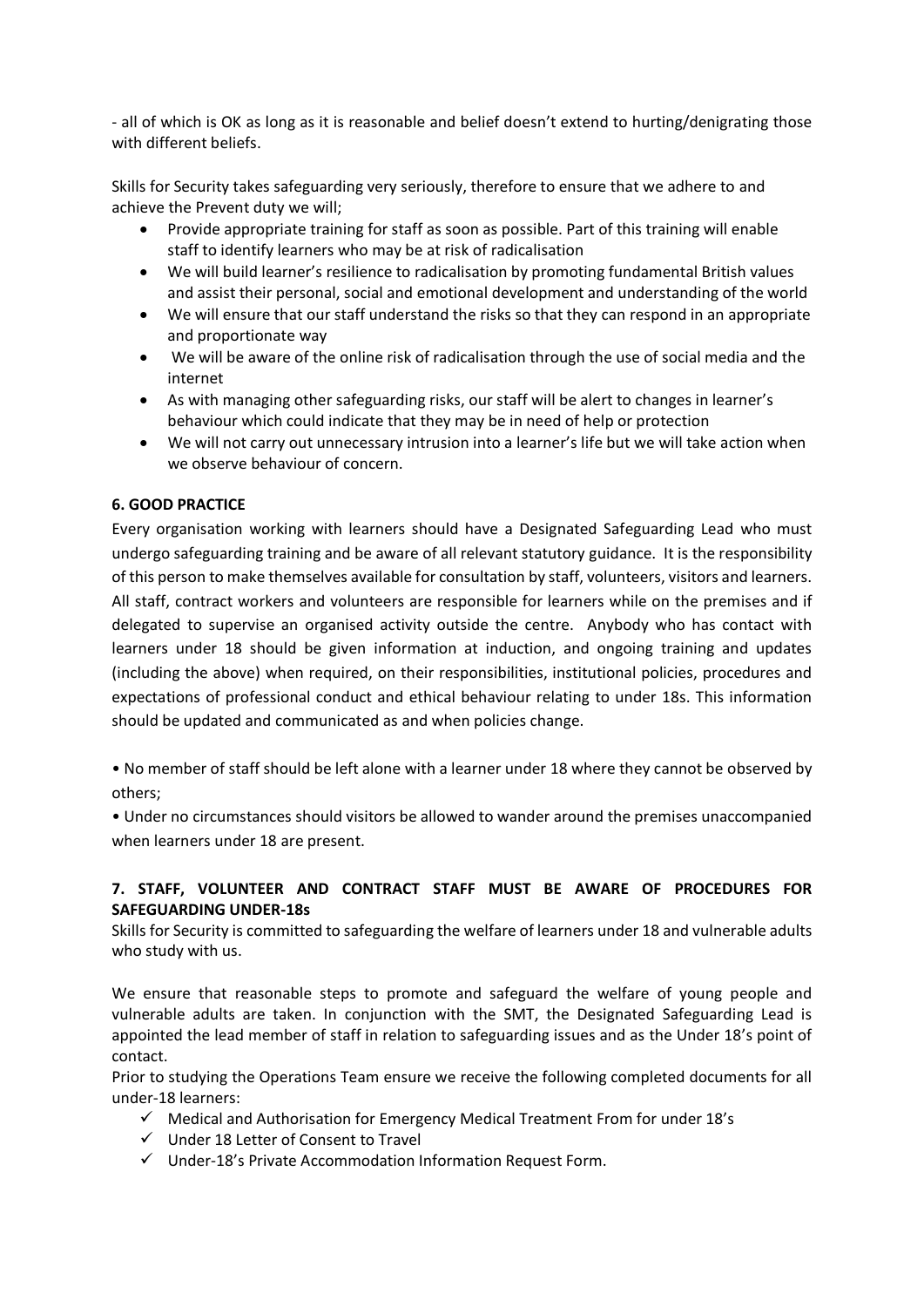#### **Attendance Policy**

All learners are told at induction that they are expected to attend at least 90% of their course. They are advised that by attending all of their classes they will get maximum benefit from their time on course. If for any reason a learner misses a class we ask them to inform us by phone, email or letter. Our contact details are given to the learner at induction.

Should a learner under aged 18 be absent from school the Training and Quality Assistant will contact the learner directly to find out why they have not attended centre and ascertain whether they require any assistance. If contact cannot be made with the learner the Training and Quality Assistant will inform their employer and contact the parents. If the learner had not maintained contact with the parents the police would be contacted and the parents of the learner would be kept updated.

| <b>Signs to look</b><br>out for                                    | Possible issue                                     | <b>Tutor input</b>                                                               | Action to be taken                                                                                                            |
|--------------------------------------------------------------------|----------------------------------------------------|----------------------------------------------------------------------------------|-------------------------------------------------------------------------------------------------------------------------------|
| Learners looking<br>depressed and not<br>participating in<br>class | Learner feeling a<br>little lonely and<br>homesick | Tutor to speak to<br>learner and refer to<br><b>Mental Health First</b><br>Aider | Mental Health First Aider may suggest activities or/and<br>introduce learner to other fellow learners of same<br>age/location |
|                                                                    |                                                    |                                                                                  | Accommodation and Welfare Manager to investigate via                                                                          |
|                                                                    | Learner may be                                     | Learner to pass on                                                               | homestay host and learner. For homesickness and                                                                               |
| Learner attendance                                                 | depressed or                                       | concerns to                                                                      | depression see above examples. Otherwise explain                                                                              |
| suddenly drops                                                     | staying out late                                   | Accommodation and                                                                | clearly to learner that poor attendance has severe                                                                            |
|                                                                    | too often                                          | Welfare Manager.                                                                 | consequences on final results and will bring down their                                                                       |
|                                                                    |                                                    |                                                                                  | overall marks.                                                                                                                |

## **7 CHECKLIST OF WELFARE ISSUES – Expand issues?**

#### **Learners with special needs**

We ask learners/employers to fill in a questionnaire in order to assess our ability to accept such learners and in order to be able to make any plans or adjustments as needed to accommodate the learner in all areas of college life. (Please see Skills for Security Apprentice Enrolment Pack)

#### **8. GENERAL POINTS AFFECTING SAFEGUARDING OF LEARNERS**

#### INTERNET SAFETY

The use of the internet has risen significantly increased within the last decade and with there being around a 200 million increase year on year in young adults using social media, this means there are unfortunately many opportunities for something to go wrong. Skills for Security takes responsibility for educating learners in how to stay safe online and to be aware of issues such as hacking and cyberbullying.

#### FIRST AID

Regular checks are carried out to ensure that the learners and staff are not interfering with any firefighting equipment (e.g. propping doors open with fire extinguishers) or with fire exits.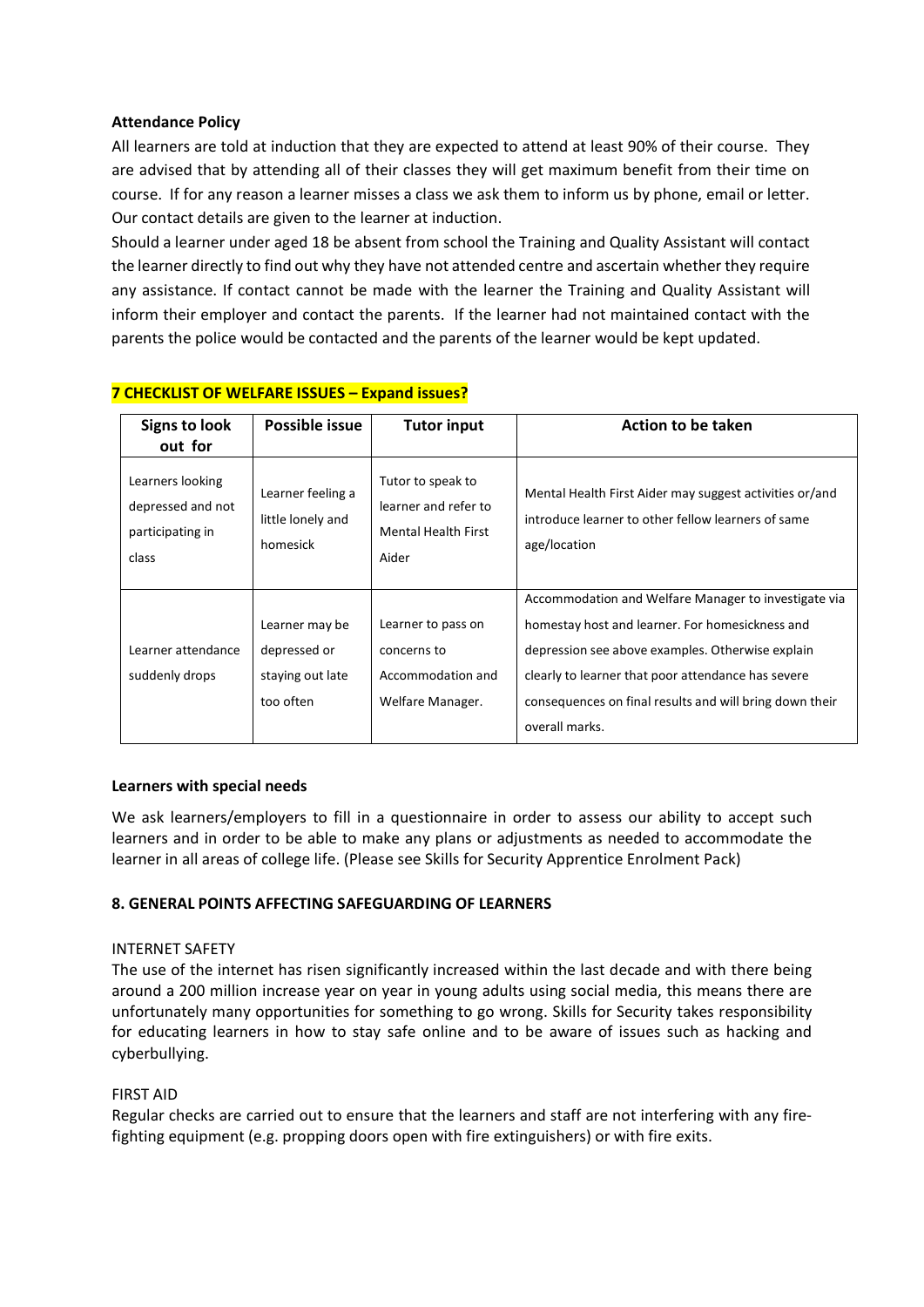The Operations Manager is in charge of the first aid kits and is to ensure that these are adequate in number and that all staff know where they may be found (included in staff induction). Unless in use, all kits are to stay in their designated position so as to be always accessible. In case of an incident, the incident report form is completed in a timely manner.

#### UNDER 18'S IN ACCOMMODATION & EMERGENCY PHONE NUMBER

The Operations team will confirm with any learners under 18 their accommodation whilst visiting the training centre, The Operations team will then provide details of this to the Training team. There is an emergency phone used for learners to contact whilst visiting the centre. On the following Monday the person on duty is to inform the Training & Quality Manager of any incidents during the weekend in terms of emergencies.

#### **Copy of hotel checklist -**

[https://thebsia.sharepoint.com/:w:/r/sites/SFSSafeguardingPrevent/\\_layouts/15/Doc.aspx?sourced](https://thebsia.sharepoint.com/:w:/s/SFSSafeguardingPrevent/EYDDRlwsL6xJkBFJXEhDAD8BYWAXMoU3I7_d5o2SmfTQaw) [oc=%7B5C46C380-2F2C-49AC-9011-](https://thebsia.sharepoint.com/:w:/s/SFSSafeguardingPrevent/EYDDRlwsL6xJkBFJXEhDAD8BYWAXMoU3I7_d5o2SmfTQaw)

[495C4843003F%7D&file=Skills%20for%20Security%20hotel%20checklist.docx&action=default&mobi](https://thebsia.sharepoint.com/:w:/s/SFSSafeguardingPrevent/EYDDRlwsL6xJkBFJXEhDAD8BYWAXMoU3I7_d5o2SmfTQaw) [leredirect=true](https://thebsia.sharepoint.com/:w:/s/SFSSafeguardingPrevent/EYDDRlwsL6xJkBFJXEhDAD8BYWAXMoU3I7_d5o2SmfTQaw)

#### MENTAL HEALTH & WELLBEING

Promoting and protecting mental health wellbeing is important for individuals' physical health, social wellbeing and productivity. Mental health wellbeing is not only relevant to learners but also to staff, and everyone can contribute to improved mental health wellbeing at work.

Skills is committed to the protection and promotion of the mental health and wellbeing of all staff.

Skills shall continuously strive to improve the mental health environment and culture of the organisation by identifying, eliminating, or minimising all harmful processes, procedures and behaviours that may cause psychological harm or illness to its employees and learners.

Skills shall continuously strive, as far as is reasonably practicable, to promote mental health throughout the organisation by establishing and maintaining processes that enhance mental health and wellbeing.

For more details see the Mental Health & Wellbeing Policy.

#### **9. WHISTELBLOWING**

Whistleblowing is an important aspect of a safeguarded institution whereby staff, contractors, volunteers are encouraged to share genuine concerns about a colleague's behaviour in confidence, with either the Designated Safeguarding Lead, line manager, SMT or HR as appropriate.

Working with learners places staff and volunteers in positions of power. In order to retain this trust it is essential that all reasonable steps are taken to ensure this power is exercised responsibly.

There may be situations whereby staff or volunteers have genuine concerns about the conduct of a colleague towards a learner. All members of Skills for Security have the right and the responsibility to raise concerns, without prejudice to their own position, about the behaviour of staff, managers, volunteers, learners or others, which may be harmful to those in their care and will receive appropriate support when doing so.

In accordance with the Public Interest Disclosure Act 1988 Skills for Security will support and protect those staff and learners who, in good faith and without malicious intent, report suspicions of abuse or concerns about colleagues and their actions.

Whistleblowing should be part of transparent work practices and is not intended to set up mistrust or suspicion among staff and volunteers.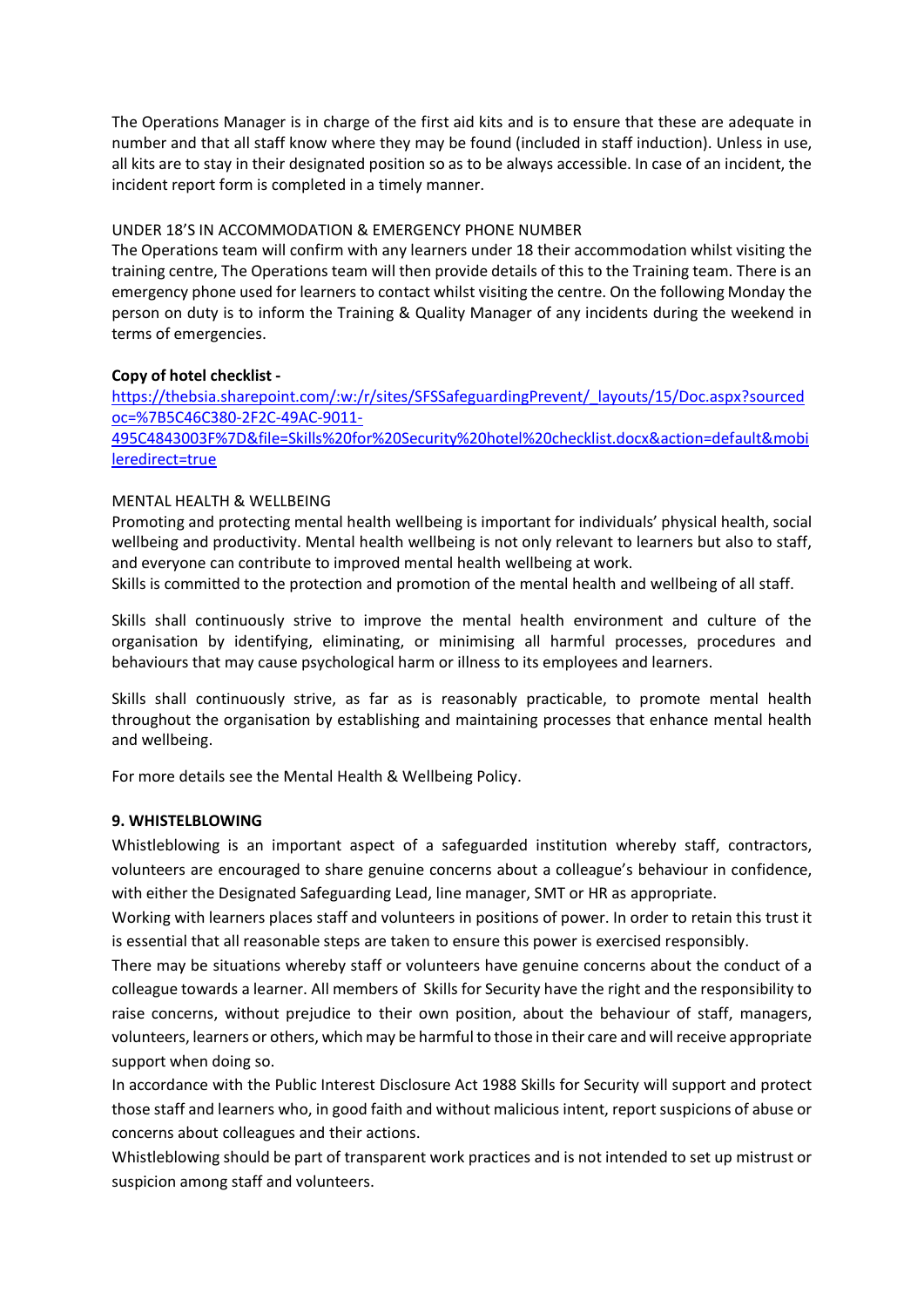# **Principles**

- Skills for Security makes clear that no staff member will be subject to victimisation or other detriment by reporting concerns which they believe to be true.
- Any issue reported will be taken seriously and investigated. This may involve interviews or an investigation to establish the facts.
- Skills for Security prefers matters to be raised where suspicion first arises rather than waiting for or searching for proof.
- Concerns raised will be treated in a confidential manner and feedback will be given on any action taken.
- Employees should put their names to any allegation wherever possible.
- A complainant will need to demonstrate that there are reasonable grounds for the concern, and will be expected to co-operate with any investigation that takes place. If any meeting or interview is arranged, there is a right to be accompanied by workplace colleague.
- This procedure will be supported by management culture.

# **What does the Policy cover?**

This policy covers whistleblowing relating to alleged:

- Miscarriages of justice in the conduct of statutory or other processes
- Failure to comply with a statutory or legal obligation
- Potential maladministration, misconduct or malpractice
- Health and safety issues including risks to the public as well as risks to learners and members of staff
- Abuse of authority
- Unauthorised use of public or other funds
- Fraud or corruption
- Breaches of financial regulations or policies
- Mistreatment of any person
- Action that has caused or is likely to cause physical danger to and person or risk serious damage to school property
- Sexual, physical or emotional abuse of members of staff or learners
- Unfair discrimination or favouritism
- Racist incidents or acts, or racial harassment

#### **Confidentiality**

Skills for Security will try and protect the identity of employees who raise a serious concern and do not want their identity to be disclosed. However, it should be recognised that in some instances, it may not be able to resolve the concern without revealing identity (for instance because a statement from an employee may be required as supporting evidence). In these circumstances the employee will be advised on how the investigation will proceed.

#### **Checklist**

#### **What to do if you wish to raise a concern:**

| <b>PLEASE DO:</b>                                     | <b>PLEASE DO NOT</b>                              |
|-------------------------------------------------------|---------------------------------------------------|
| Raise the matter as soon as possible if you feel your | Do nothing. Skills would prefer you to raise your |
| concerns are warranted                                | concerns so that we can carry out a full and fair |
|                                                       | investigation                                     |